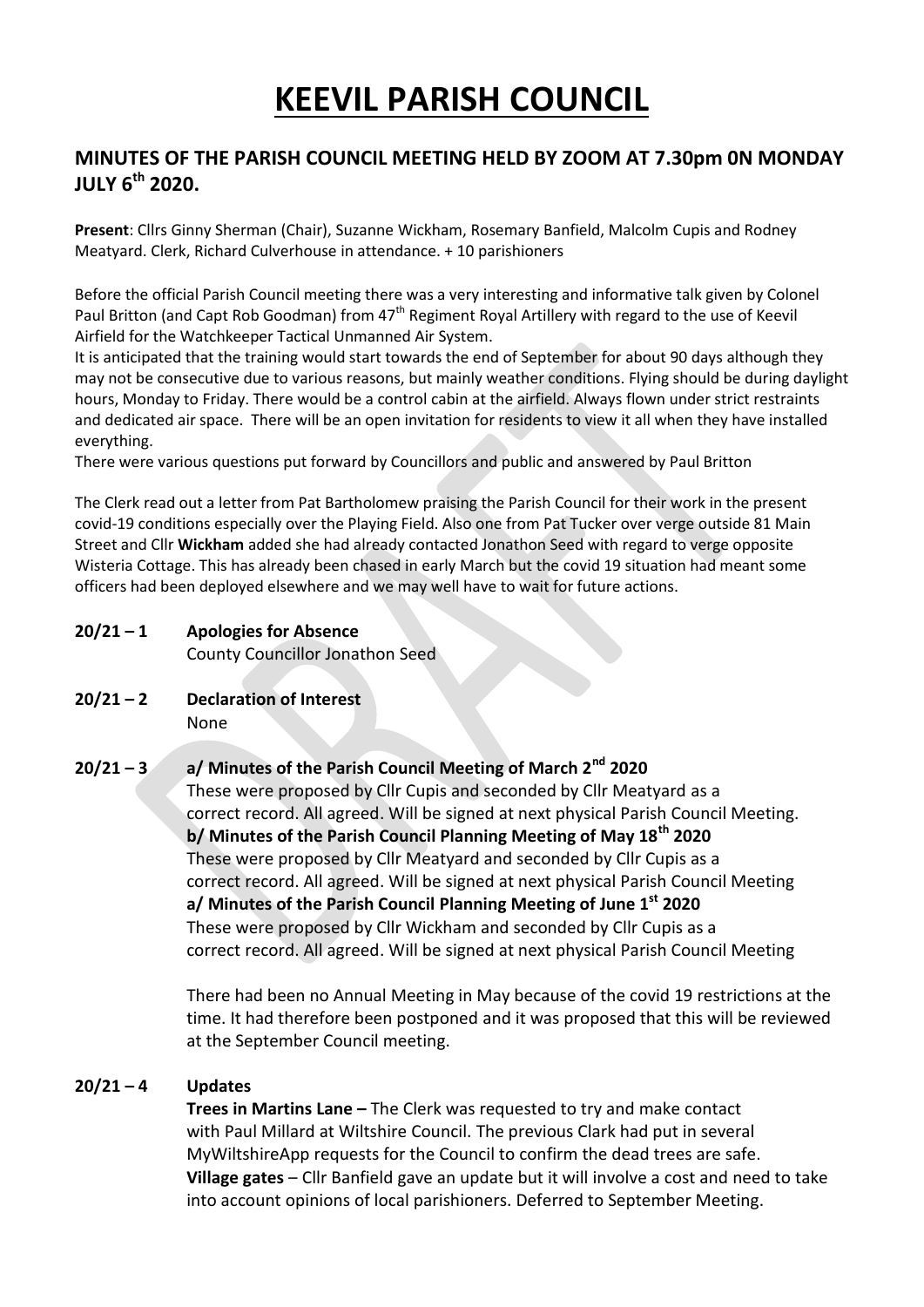**98 – Location of Future Planning Meetings** – it was decided to be conducted virtually during the present covid 19 situation. Leave appointment of a Councillor responsible until full complement of Councillors

**100 – VE Day celebrations** – It had been suggested planting a tree but because of covid 19 that did not take place. Cllr Sherman stated that the Parish Council had promised to replace at least one bench in Playing Field. She had circulated an idea of one which was recycled and long lasting but fairly expensive at £581.26 + VAT. Cllr Cupis suggested the lighter colour and there would be little maintenance. The price would include underground fixtures but not actually fixing to base and cost of concrete. It was suggested we approach the supplier to get an alternative price for inclusive fixing cost. It was proposed by Cllr. Banfield and seconded by Cllr Meatyard that we should purchase the bench and decide on how we fixed it later. All in favour. Money would be forthcoming from Playing Field reserves. Cllr. Sherman to arrange for wording for plaque.

**101 – Verges** – It was agreed that contact be made with Jonathon Seed to ask Highways Officer to meet with representatives of the Parish Council.

## **101** – **Neighbourhood Planning Reports**

Transport/Bus – Cllr Newton had resigned and no further report Parking/Speeding – The meeting planned for March did not take place Roads, Verges, Rights of Way – Coming up on Agenda

Housing Development - The Working Party had submitted its final report **102** – **Rural Housing Needs Survey** – The Clerk was asked to follow this up **114** – Signage for Towmead Lane – Cllr Sherman had submitted a formal request to Wiltshire Council with regard to appropriate signage (unsuitable for motor vehicles) but CATG meetings are currently suspended. The cost should be under £200 it should be fully funded by Wiltshire Council.

## **20/21 – 5 Wiltshire Council**

Jonathon Seed had given his apologies and no report was given. Discussion arose over parking at School. Acorn Trust stated that parking (lay by) has taken back seat. Focus on getting a higher fence.

- **20/21 – 6 Police Matters** No apologies and nothing to report. Circular report back at beginning of June stating virtually all crime was in Melksham Town itself.
- **20/21 – 7 Casual vacancies -** Since the last full Council Meeting in March, two Councillors had resigned but at that time the advice from Wiltshire Council was that no elections could be held. However in June they gave permission that an Election could take place. This was duly advertised but no Election was asked for by Parishioners so the Parish Council can now go ahead and co-opt. It was agreed that a notice be placed on the notice board, magazine and web site. Closing date for submission of applications would be midnight Friday August  $28<sup>th</sup>$  and prospective candidates will be asked also to speak at next Parish Council meeting on September 7<sup>th</sup>. Clerk was going to ask advice on selection procedure and secret ballot.

It was felt that the Council should purchase 7 new copies of Councillors Handbook (Good Councillors Guide) at £3.49 (+p&p), from WALC. Proposed by Cllr. Wickham and seconded by Cllr. Sherman. All agreed

## **20/21 – 8 Planning Summary Received Decision**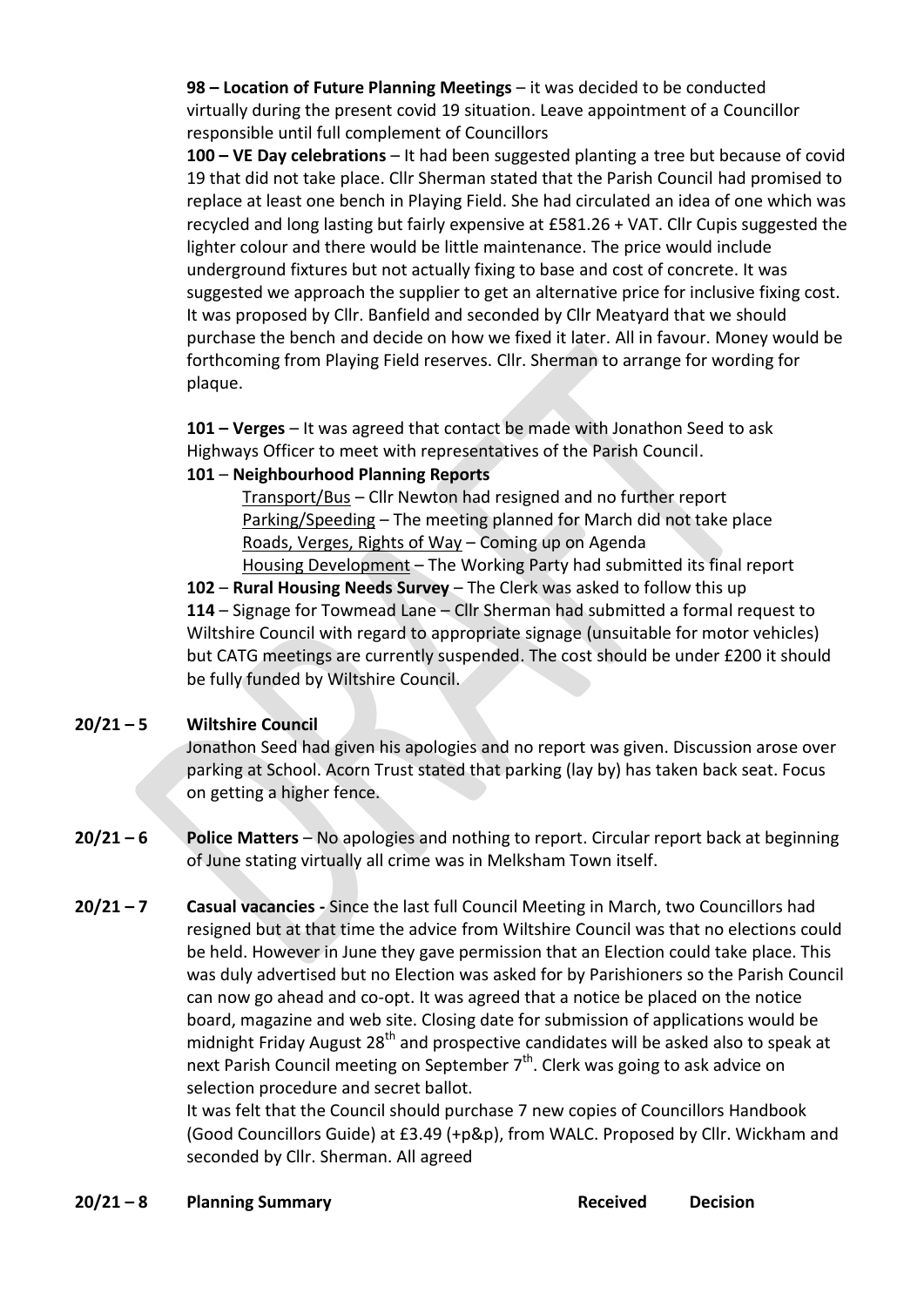| 20/02878/LBC - Listed building consent 84 Keevil | 29/4/2020 | 19/6/2020 |
|--------------------------------------------------|-----------|-----------|
| 20/02283/FUL - conversion at 84 Keevil           | 29/4/2020 | 19/6/2020 |
| 20/03685/TCA - Tree work                         | 1/5/2020  | 16/6/2020 |
| 20/04001/TCA - Tree work                         | 14/5/2020 | 17/6/2020 |
| 20/03153/FUL - Sheds at School                   | 28/4/2020 |           |
| 20/03722/FUL - Cow Shed Woodhouse FM             | 18/5/2020 |           |
| $20/03723/FUL - 2 s/d$ dwellings at 16 Main St   | 18/5/2020 |           |

Details can be found on Wiltshire Council Planning Portal

- **20/21 – 9 Rights of Way –** Cllr Cupis remarked that the covid 19 lockdown had put pressure on rights of way use and access was sometimes difficult for all sorts of reasons. Need for maintenance through 'wear and tear' especially styles. Need to take rights of way more seriously than in the past. He stated that it was difficult to access parts of 'White Horse Way' and although Paul Millard from Wiltshire Council had been to a previous meeting in 2019 a promised gate/style had not been forthcoming. Unfortunately Cllr Cupis had not been able to contact Paul Millard. Need to come up with a plan of action. Cllr Wickham suggested working with the local 'Ramblers'. Cllr Cupis asked Cllr Wickham if she could find out if Paul Millard was still in his position at Wiltshire Council. However she also mentioned how the ramblers could help. Need to have everybody working together. Cllr Cupis will contact the ramblers
- **20/21 – 10 Highways –** Cllr Cupis had kindly offered to take over roll of liaising with Parish Steward. Cllr Cupis had recently met the Steward and asked him to concentrate on cutting back foliage at road junctions and also concentrate on railings at far end of village going towards Bulkington. Severe corrosion. Cllr Cupis also mentioned Towmead Lane which was very overgrown and it was agreed the Steward will try and schedule in a tractor. Steward had fixed bollard in Pyatts Corner. Discussion arose of ownership of railings.
- **20/21 – 11 Keevil Emergency Group –** Cllr Wickham reported that Keevil Parish Council had joined with David Bouault at the start of Covid-19. They wanted to make sure that anybody could ask for help throughout the pandemic. Over 30 people on list and over 100 occasions help given. Thanks to all and system is still there. There is still 19 vulnerable people. Cllr Sherman thanked David Bouault and he really used the Emergency Plan recently during a power cut. There was an issue with SSE during that power cut and the Plan should have been helpful but seemingly not used by SSE. Cllr Cupis thanked David for all the hard work during that recent power cut, echoed by all Councillors.
- **20/21 – 12 Playing Field** Cllr Sherman stated that Parish Council was sad that it had to close the Playing Field but had to follow Government guidance. It was re-opened on Saturday (July  $4<sup>th</sup>$ ) after a lot of work in respect of risk assessments and liaising with other authorities. Cllr Sherman gave thanks to the Clerk for his work. An inspection was done and weekly inspection by a Councillor and our ROSPA inspection was up to date. There is some maintenance to be done especially the baby swings. Also looking at removing one piece of equipment and updating some equipment. There was question of guarantee on one piece of equipment. Cllrs Banfield/Sherman also mentioned the state of the Banwell plot. It was agreed that the Clerk to write again although letter sent in November. Suggested kept in good order. Cllr Sherman remarked that in the minutes of Mat 2019 it was suggested the Parish Council buy another picnic table but aim for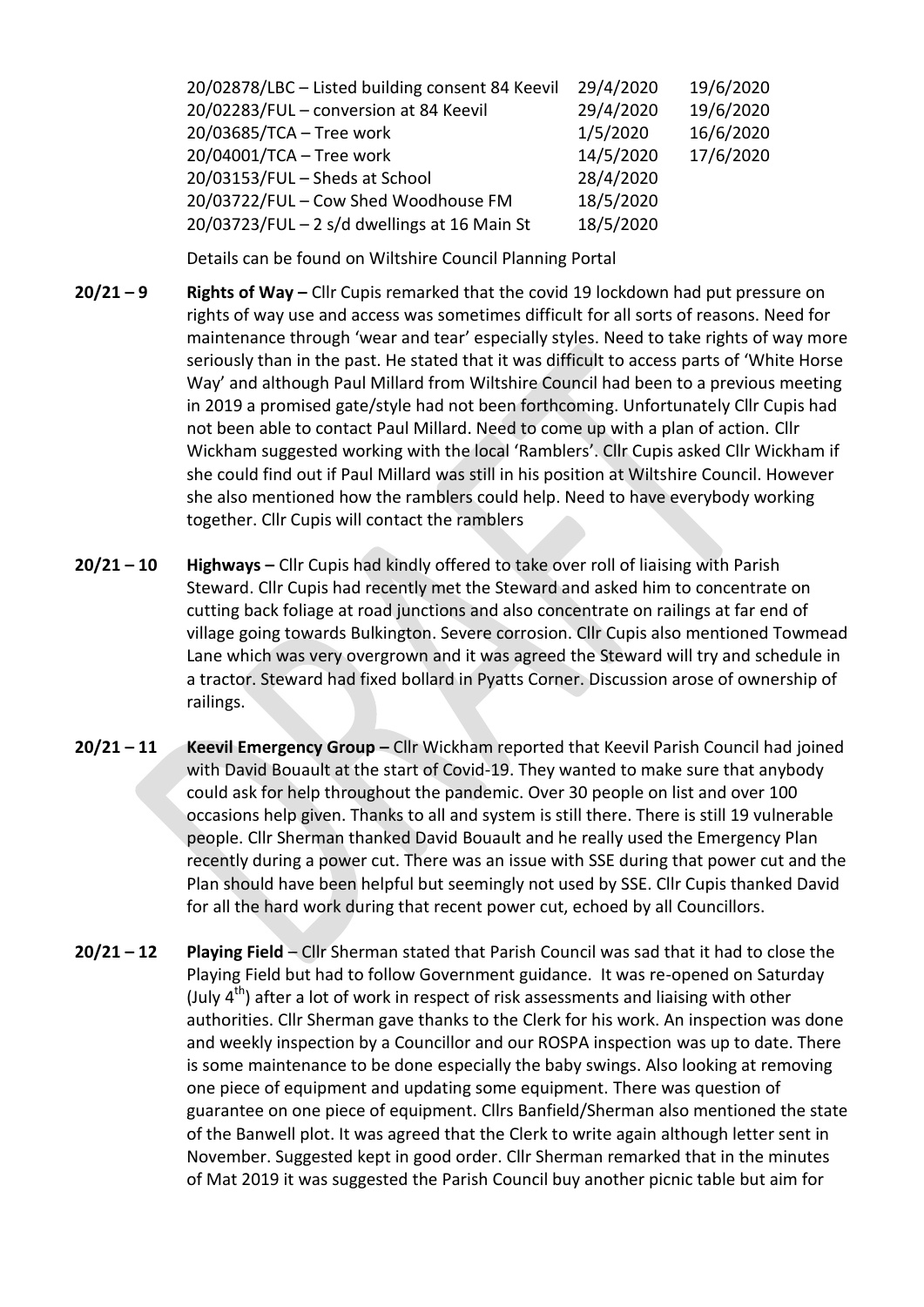next year. Cllr Cupis suggested the Council look at one which would match the new bench.

- **20/21 – 13 Website** Cllr Sherman stated that as a public body we need a web site that is compliant both in accessibility and content by September 23<sup>rd</sup> 2020. Cllr Cupis had obtained a good price of £79.88 per annum for a suitable site which also meets the needs of data protection. The present web site does not meet the new criteria. Cllr Sherman asked for comments on having our own web site. Clerk is prepared to keep it up to date provided it is set up. Cllr Sherman suggested a sub-committee be set up. Everything has to be accessible by those with difficulties and the Council has to be fully compliant and will be checked. Cllr Cupis had already acquired a suitable web site address. It was put forward by Cllr Sherman that the Parish Council set up its own web site. This was proposed by Cllr Wickham and seconded by Cllr Sherman. All agreed. Suggested Cllr Cupis was on the sub-committee. Cllr Cupis also spoke on the good work and excellent current Keevil web site and to point out that this in no way was an attack on that. However we need to be in control our own site. Cllr Sherman proposed a vote of thanks to Sarah Dow and Bob Ayers for their excellent work in hosting the Council information over the last few years.
- **20/21 – 14 Keevil School** No meeting held
- **20/21 – 15 War Memorial** Mira Link had been looking after the garden at base of War Memorial but could no longer do so. A replacement is needed. It was suggested that Pat Bartholomew and Cllrs Wickham and Sherman share the work.
- **20/21 – 16 Financial Statement** The Clerk explained the financial statement submitted to the Councillors and explained he would produce a comparison against budget for the September meeting.
- **20/21 17 Bank Accounts** Opening balance in **Treasurers Account** on April 1<sup>st</sup> was £433.85. £2500 transferred from BUS Bank instant minus cheques paid of £1541.11 left **closing balance of £1392.74**. In the **BUS Bank Instant** the opening balance on April 1<sup>st</sup> was £12948.91 add Precept of £7361 and £1.50 in interest less £2500 to Treasurers account leaves **closing balance of £17811.41**
- **20/21 – 18 Annual Accounts –** The Clerk had circulated Annual Accounts and AGAR Exemption form. Pat Phillips had done the internal audit. The Clerk explained there had to be 'wet' signatures. The Clerk explained that the previous Clerk had produced the figures. It was proposed by Cllr Banfield and seconded by Cllr Meatyard that the Accounts and AGAR Exemption be accepted. All agreed. Cllr Sherman asked the Clerk to write a thank you letter to Pat Phillips.
- **20/21 – 19 Donations –** No requests yet received. Usually discuss in November for decision at January meeting.
- **20/21 – 20 Cheque Approval** –

|                          | Net     | VAT                      | Total   |
|--------------------------|---------|--------------------------|---------|
| <b>WALC Subscription</b> | £159.94 | £31.99                   | £191.93 |
| Clerk's Salary           | £560.05 | $\overline{\phantom{a}}$ | £560.05 |
| HMRC                     | £127.00 | $\overline{\phantom{a}}$ | £127.00 |